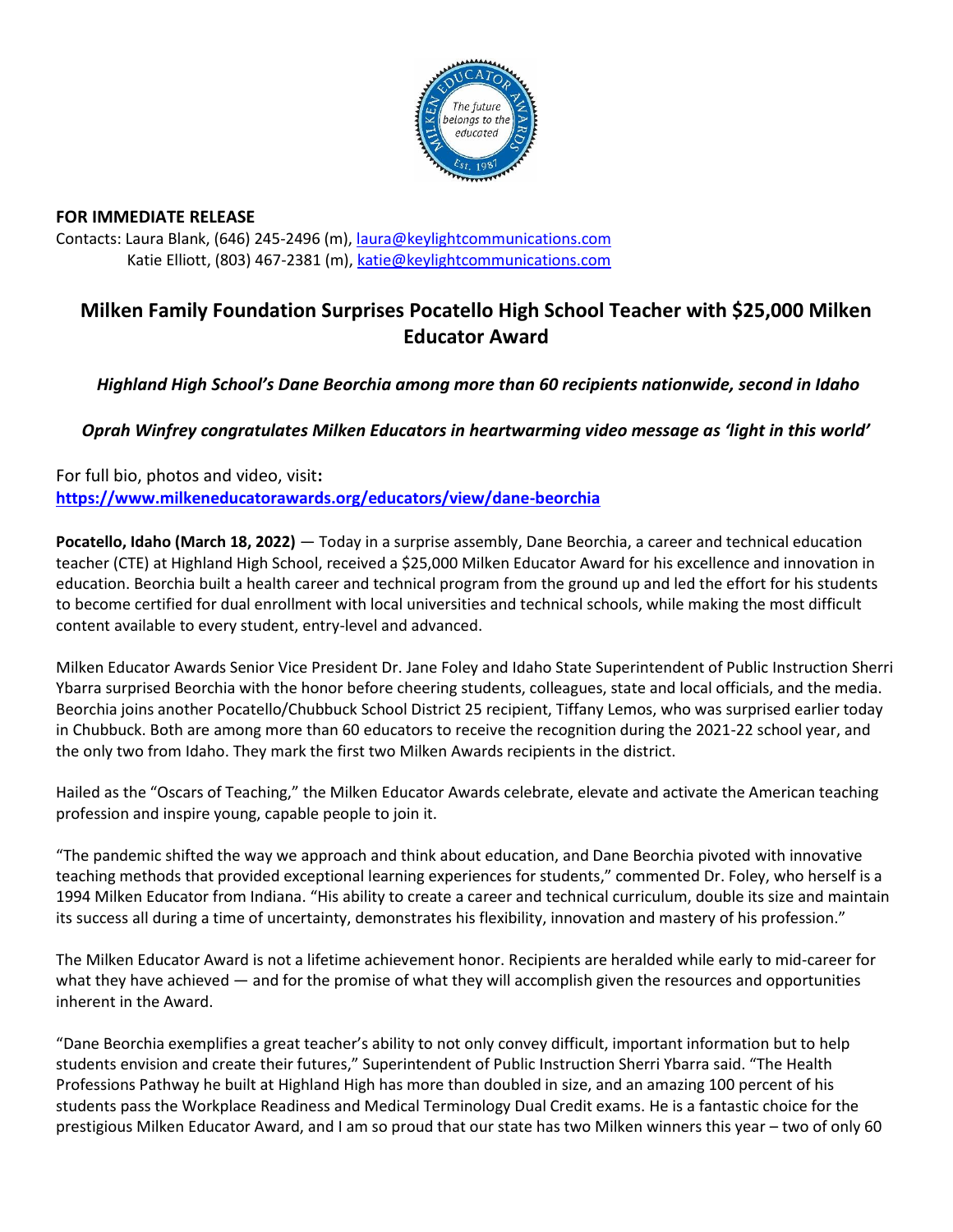honored throughout the nation," Superintendent Ybarra said. "Even more remarkably, both of Idaho's winners teach in the same school district. Congratulations to Pocatello/Chubbuck Superintendent Douglas Howell and his team."

"Today is a remarkable day for the Pocatello/Chubbuck School District 25 and I would like to commend Tiffany Lemos and Dane Beorchia for this recognition," said Dr. Douglas Howell, PCSD 25 Superintendent. "Walking into Tiffany's classroom for the first time, I immediately noticed how welcoming of an environment she was able to create for her learners. Dane has an innate ability to make immediate connections and engage in a meaningful way with his learners. Both of these outstanding educators set the stage for a true learning experience every day. To have two of our outstanding educators recognized for this prestigious award right here in Southeastern Idaho is a testament to the power of our district's focus on Visible Learning, where learners take an active role in their own learning every day," he said.

Oprah, a longtime education advocate, shared her congratulations to this year's winners in a video [message](https://www.youtube.com/watch?v=9tT8ZoVnMU0) shared [earlier](https://www.youtube.com/watch?v=9tT8ZoVnMU0) this week thanking "the most incredible educators around the country" and acknowledging her deep appreciation for the "tireless work" they do.

#### **More about Dane Beorchia**

**Innovation:** Beorchia gives his students more than knowledge—he instills in them a clear vision of their futures by teaching both entry-level and advanced career and technical education classes in a state-of-the-art classroom. He implements career days, industry expert guest speakers, college visits and opportunities for job shadowing. He continued to do so on Zoom during the height of the pandemic. His classes are some of the most rigorous at Highland High School, but incredibly effective as the program has more than doubled in size since its inception.

**Inspiration through Leadership:** When the pandemic emptied classrooms, Beorchia embraced online and then hybrid instruction, adjusting the curriculum so students could successfully learn whether they were in the classroom or not. He provided guidance for his colleagues in regard to lesson plans and virtual instruction strategy, as well as stepped in as a mentor to a substitute teacher who began when his colleague left for maternity leave one week prior to the start of the 2020-21 school year. He also mentors new teachers and sits on the district's Health Professions advisory board and CTE team, continuing to improve the program he helped establish. In addition to his classroom leadership, Beorchia fosters lasting relationships with students beyond academics as he serves as an athletic coach for football, basketball and golf.

**Education:** Beorchia earned bachelor's degrees from Idaho State University in health education in 2010 and secondary education in 2011. He is also a certified children's psychiatric rehabilitation specialist, pharmacy technician and personal trainer.

More information about Beorchia, plus links to photos and video from today's assembly, can be found on the Milken Educator Awards website at: https://www.milkeneducatorawards.org/educators/view/dane-beorchia.

For more information on fellow Idaho Milken Educator Tiffany Lemos visit https://www.milkeneducatorawards.org/educators/view/tiffany-lemos.

#### **More about the Milken Educator Awards:** *"The future belongs to the educated."*

Along with the financial prize, Milken Educator Award recipients join the national Milken Educator Network, a group of more than 2,800 top teachers, principals and specialists. The network serves as a rich resource for fellow educators, legislators, school boards and others dedicated to excellence in education.

• The honorees will also attend an all-expenses-paid Milken Educator Awards Forum, where they will network with their new colleagues as well as veteran Milken Educators and other education leaders about how to increase their impact on K-12 education. In addition, they will learn about how to become involved in the Milken Friends Forever (MFFs) mentoring program, in which freshman Milken Educators receive personalized coaching